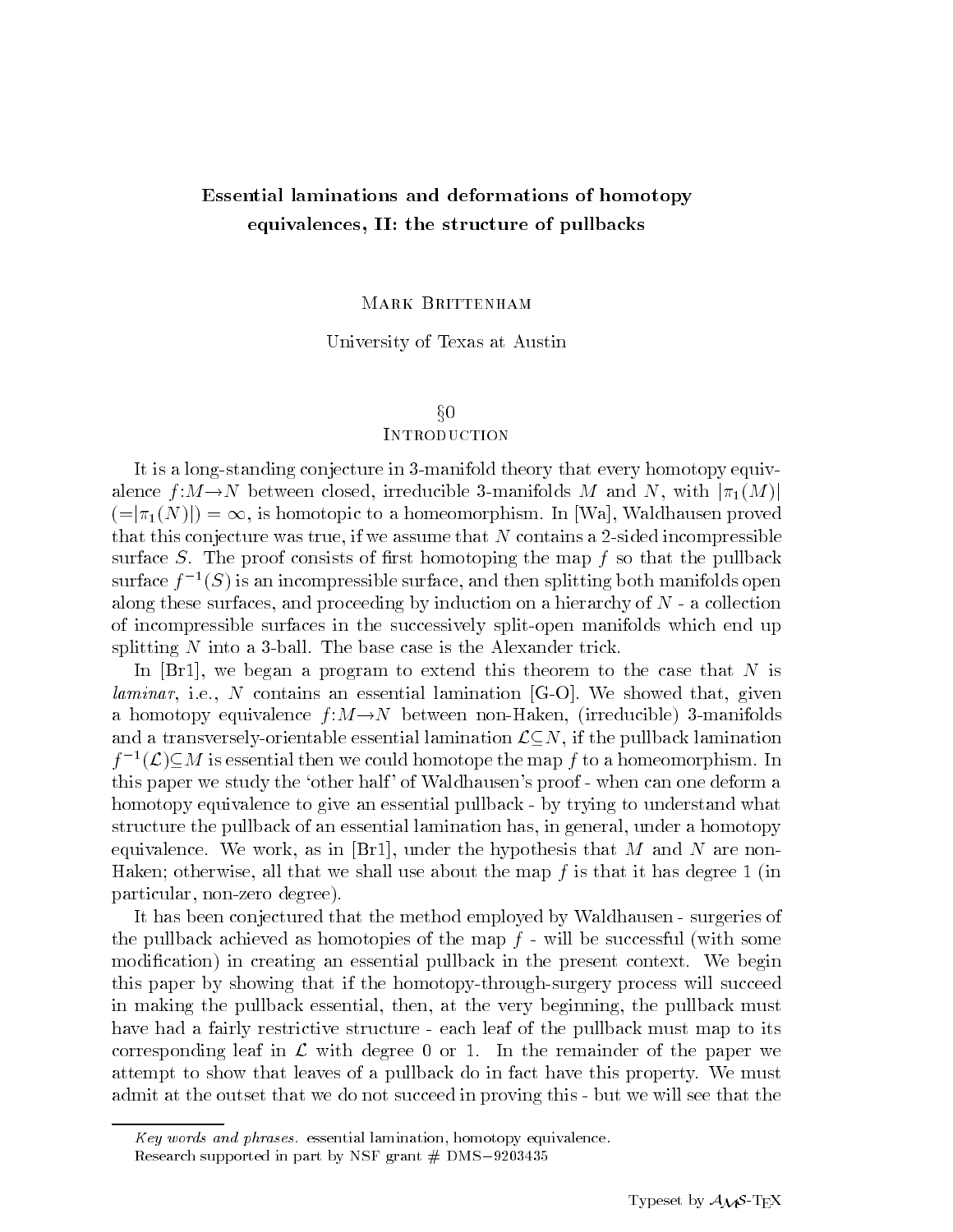pullback has many of the same `tightly-wrappedness' properties that an essential lamination in a non-Haken manifold has [Br2], which `almost' implies that all leaves have degree 0 or 1.

### $\S1$

### The homotopy through surgery process

Note: we assume, as in [B1], that the essential lamination  $\mathcal{L}$  has every leaf dense in  $\mathcal{L}$ , i.e., for every leaf L of  $\mathcal{L}$ ,  $\overline{L} = \mathcal{L}$ . This necessary hypothesis can be easily arranged, by throwing away all but a minimal sublamination of any essential lamination  $\mathcal L$  that we start with. We also assume that  $\mathcal L$  contains no open sets in M, i.e., that transversely  $\mathcal L$  looks like a nowhere-dense closed subset of an interval (typically, a Cantor set). This can be arranged, if necessary, by splitting  $\mathcal L$  open along a finite number of leaves.

Given a homotopy equivalence  $f:M\rightarrow N$ , where M and N are closed irreducible 3-manifolds, and an essential lamination  $\mathcal{L}\subseteq N$ , we say that f is transverse to  $\mathcal{L}$  if, for every point  $x \in J^{-1}(\mathcal{L}), T_{f(x)}(\mathcal{L}) + J_*(T_x(M)) = T_{f(x)}(N)$ . This is most easily achieved by making f transverse to a branched surface B which carries  $\mathcal{L}$ ; then by imagining that  $\mathcal L$  lies very close to B, f is immediately transverse to  $\mathcal L$ . This method of achieving transversality is the one that we tend to think of as 'standard'. However, we will occasionally make use of the more general point of view, especially when doing homotopies through surgery. Since for the most part we will be doing surgeries in order to eventually lead to a contradiction, these 'excursions' will from one point of view be unnecessary (hence our adoption of the more restrictive notion as `standard').

Given a map  $f:M\rightarrow N$  transverse to the lamination  $\mathcal{L}\subseteq N$ , the pullback  $\mathcal{L}'=$  $\mathcal{T}^{-1}(\mathcal{L})$  is a lamination. If the map  $\mathcal{T}$  is transverse to the branched surface  $\mathbf D$ carrying  $\mathcal{L}$ , then the pullback lamination  $\mathcal{L}'$  is carried by the pullback branched surface  $B = I^{-1}(B)$ .

The main construction in our proofs will be that of surgering the pullback lamination  $\mathcal{L}'$ . This begins with a situation as in Figure 1a - a loop in leaf of  $\mathcal{L}'$ , and a disk D, which is embedded in M, but not necessarily embedded in  $M|\mathcal{L}'$ , and which compresses it. We assume that D is transverse to  $\mathcal{L}'$ , so  $D\cap\mathcal{L}'$  is a 1-dimensional lamination in M. Note that since  $\mathcal L$  is essential,  $D\cap\mathcal L'$  consists of (a finite number of parallel families of closed loops - no loop of  $D\cap\mathcal{L}'$  can have any holonomy around them. This is because they are null-homotopic in  $M$ , so their images under f are null-homotopic in N, so (by the essentiality of  $\mathcal{L}$ ) their images under f are null-homotopic in the leaves containing them, hence have no holonomy around them. So the original loops have no holonomy - holonomy is preserved under transverse maps. There can also be no non-compact leaves which <u>don't</u> limit on compact ones, since this would imply (by pushing forward under  $f$ ) the existence of an end-compression for  $\mathcal{L}$ .

We can then create a new lamination in M, by surgering  $\mathcal{L}'$  along this disk, by cutting  $\mathcal{L}'$  open along D, and sewing in a collection of disks to the resulting circles, working from innermost parallel family out (see Figure 1b). As with `ordinary' surgery of a compact surface (see [He]), this operation can be achieved by a homo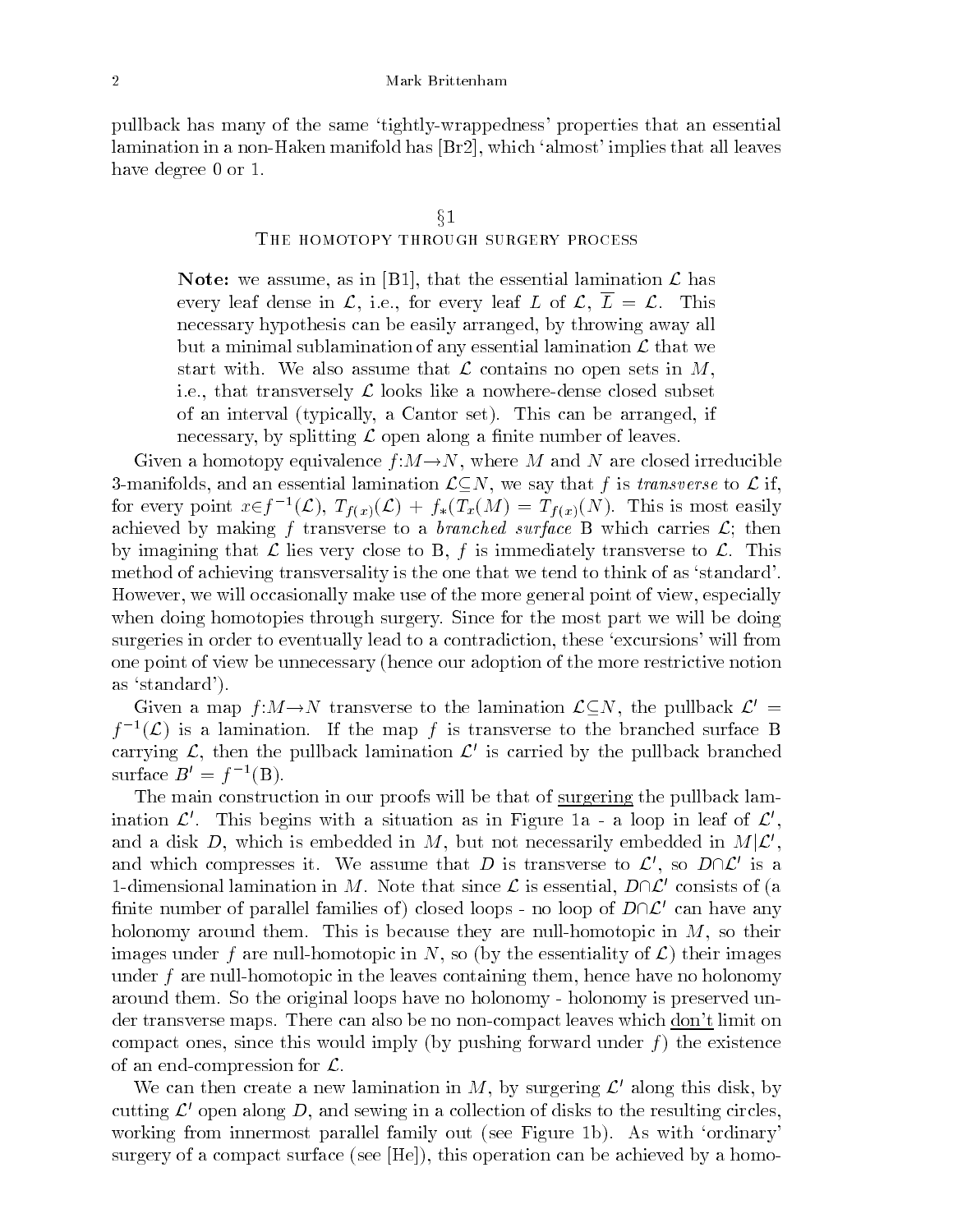topy of  $f$ ; the new lamination is the pullback of a map homotopic to (and which we will still call  $f$ .

### Figure 1

In many cases (e.g., with a Reeb component (Figure 2)), this surgery will create sphere leaves, or (necessarily inessential) leaves contained inside of embedded 3 balls; but since we assume that both M and N are irreducible (so are both  $K(\pi, \pi)$ 1)'s), these spheres can be removed via a homotopy of  $f$ , as well, in the usual way(see [Wa].

### Figure 2

### $§2$

### The degree of a leaf should be 0 or 1

In this section we prove:

Proposition 1. If a finite number of surgeries like those described above can make the pullback lamination  $\mathcal{L}^{\prime}$  essential (modulo leaves lying in 3-balls), then every leaf of the pullback lamination maps to its corresponding leaf of  $\mathcal L$  with degree either 0 or 1.

This follows fairly directly from the following results:

**Lemma 2.** Given  $f: M \to N$ , L, and  $L = f^{-1}(L)$  as above, let  $L_0$  be the result of surgering  $\mathcal{L}'$ , achieved as a homotopy of the map f to the map g. Then for any leaf  $L$  of  $L$  , mapping under f to the leaf  $L$  of  $L,$  if  $L_i$ ,  $i=1,2,\ldots$  are the leaves of  $L_0$ that  $L'$  was surgered into, then

 $a(J|_{L'}) = \sum_{i=1}^{\infty} a(g|_{L'_i}),$ where  $d()$  refers to the degree of the map, thought of as a map into  $L$ .

**Lemma 3.** With the same initial conditions, if a leaf  $L'$  of  $\mathcal{L}'$  is entirely contained in the 3-ball, then  $d(f|_{L}) = 0$ .

**Proof** of Proposition 1: From [B1, Proposition 7], we know that when  $\mathcal{L}'$  is essential, every leaf of  $\mathcal{L}'$  maps to its corresponding leaf of  $\mathcal{L}$  with degree 1. By our hypothesis, after a finite number of surgeries, for each leaf  $L$  of  $L$ ,  $\mathfrak{f}^{-1}(L)$ consists of a single leaf mapping with degree 1, and a collection of leaves in 3-balls, which by Lemma 3 map with degree 0; in particular, the degrees of leaves are all non-negative. We can therefore inductively conclude, by undoing each surgery and appealing to Lemma 1, that the degree of each leaf at each stage is the sum of the degrees of leaves, all of which are non-negative. Consequently, all leaves of  $\mathcal{T}^{-1}(\mathcal{L})$ map with non-negative degree. But for each leaf  $L$  of  $\mathcal{L}$ , the degrees of each leaf of  $I^{-1}(L)$  must add up to the degree of  $I:M\rightarrow N$  , which is 1, so we can conclude that one leaf of  $f^{-1}(L)$  maps with degree 1, and all others map with degree 0.

### Proof of Lemma 2:

The general case is not much different, requiring just a bit more attention to detail. By cutting up the family of loops around the innermost one into a finite number of 'thin' pieces (using the fact that transversely they are nowhere dense),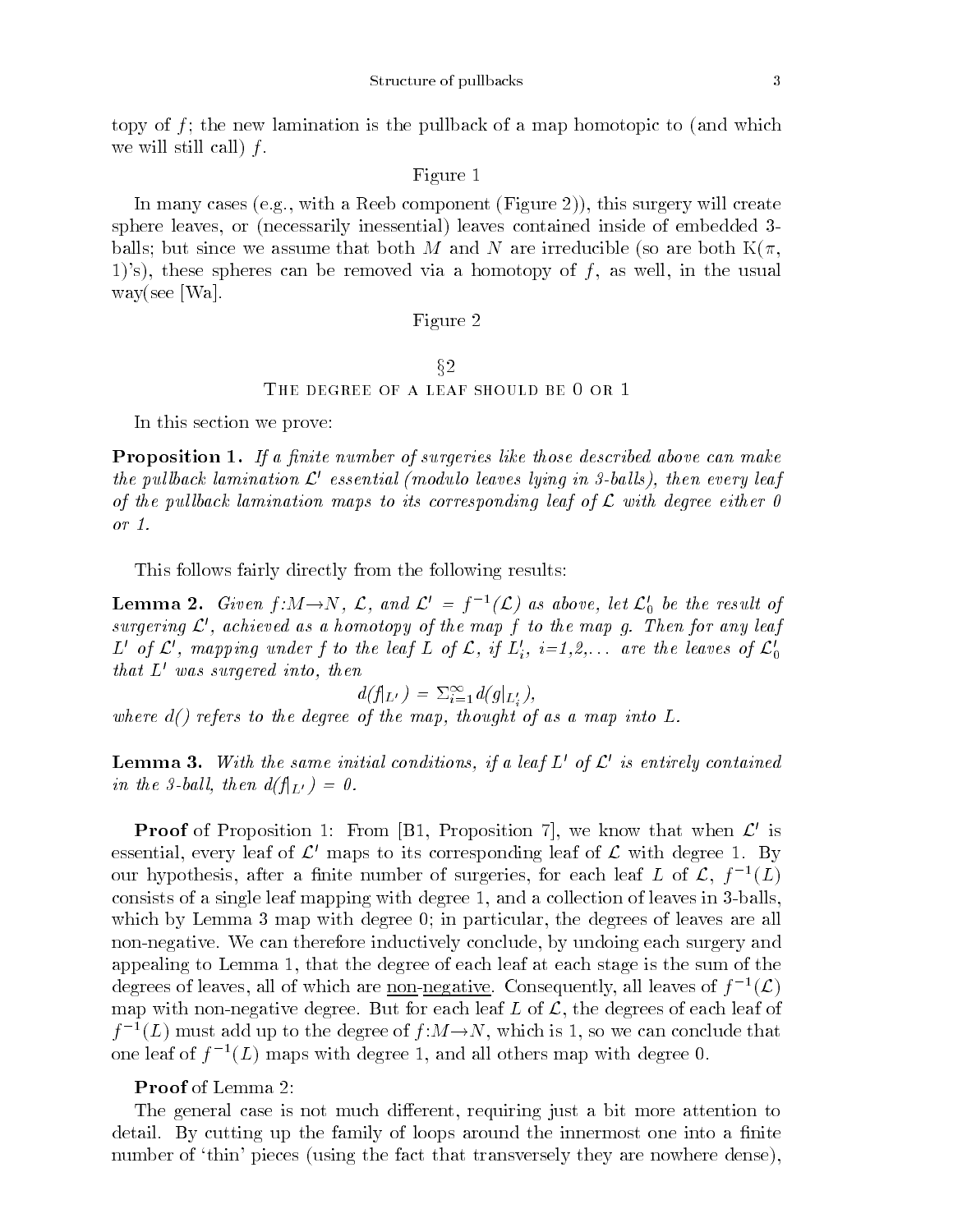we can assume by deforming the map slightly that the family of loops map in `vertically', i.e., the image of the annular region between innermost and outermost loop maps to the normal fence over the image of the innermost loop. If we then choose a null-homotopy of f of each loop to achieve our surgery, this null-homotopy will lift to the nearby leaves. By cutting our family of loops into finitely-many even thinner families, we can then assume that every null homotopy for our loops is the lift of the null homotopy for the innermost one. Now we replace, as in [He], a thin annular region in each leaf with two copies of these null-homotopies; this can be achieved by a homotopy of  $f$ . In this more genereal case, this could separate a leaf into infinitely-many leaves, but because the sewn-in disks all cancell out in any degree calculation, the total degree of the surgered leaf remains the same. A finite number of applications of this completes the proof.

**Proof** of Lemma 3: Since L<sup>o</sup> is contained in the ball  $B^{\ast}$ , the inclusion-induced map  $\pi_1(L') \to \pi_1(M)$  is the zero map, and consequently (if  $f(L') \subseteq L \subseteq \mathcal{L}$ ), the map  $f_*\pi_1(L') \to \pi_1(L)$  must be the zero map (since composing with the inclusion-induced injective map  $\pi_1(L) \to \pi_1(M)$  gives the zero map).

If L is not simply-connected, then  $|\pi_1(L)|=\infty$ . By the lifting criterion, there is a map  $\overline{I:L}\to\overline{L}$  (where  $L$  is the universal cover of  $L$ ), so that

$$
\begin{array}{ccccc} L' & \stackrel{f}{\to} & \widetilde{L} & & \\ & \searrow & & \downarrow_P & & \\ & & \searrow & & \downarrow_P & & \\ & & L & & & \end{array}
$$

commutes. But now choose a regular value x for  $f : f^{-1}(L) \rightarrow L$  (so x is also a regular value for  $f: L \to L$ ). then  $f^{-1}(x) = f^{-1}(p^{-1}(x) = f^{-1}(\cup x_i) = \cup f^{-1}(x_i)$ , where  $\{i\}$ an infinite index set. Since f is transverse to  $\mathcal{L}$ , however, x is also a regular value for  $f:M\rightarrow N$ , so  $f^{-1}(x)$  consists of finitely-many points. Consequently, most of the  $f^{-1}(x_i)$  must be empty, so  $a(f)=0$ . Therefore the signed sum over each  $f^{-1}(x_i)$ must also be 0, so the signed sum over  $f^{-1}(x)$  (for  $f : L \to L$ ) is a sum of zeros, so  $d(f : L' \rightarrow L) = 0.$ 

If L is simply-connected, we will argue by contradiction. If  $L'$  maps with non-zero degree, then  $f(L') = L$ , so  $f(\overline{L'})$  is a (compact, hence) closed set in N containing L, hence contains  $\overline{L}=\mathcal{L}$ . But  $\mathcal L$  contains a non-simply connected leaf  $L_0$  (else N is the 3-torus [Ga1], hence Haken), so  $\overline{L}$  contains leaves (in the 3-ball), namely  $I^{-1}(L_0)\sqcup L'$  , which map to a non-simply-connected leaf, hence all map with degree  $\Omega$ .

# $§3$ THE STRUCTURE OF PULLBACKS, I: degree-zero vs. non-zero degree leaves

In this section we begin to establish some of the properties that a pullback lamination must always have. For this section, we assume only that the lamination  ${\mathcal L}$  has every leaf dense (and, tacitly, that the map  $\hbar$  has non-zero degree, so that some leaf of  $\tau^{-1}(L)=L$  must map with non-zero degree). In many respects, the arguments mimic those of [B1, Section 2].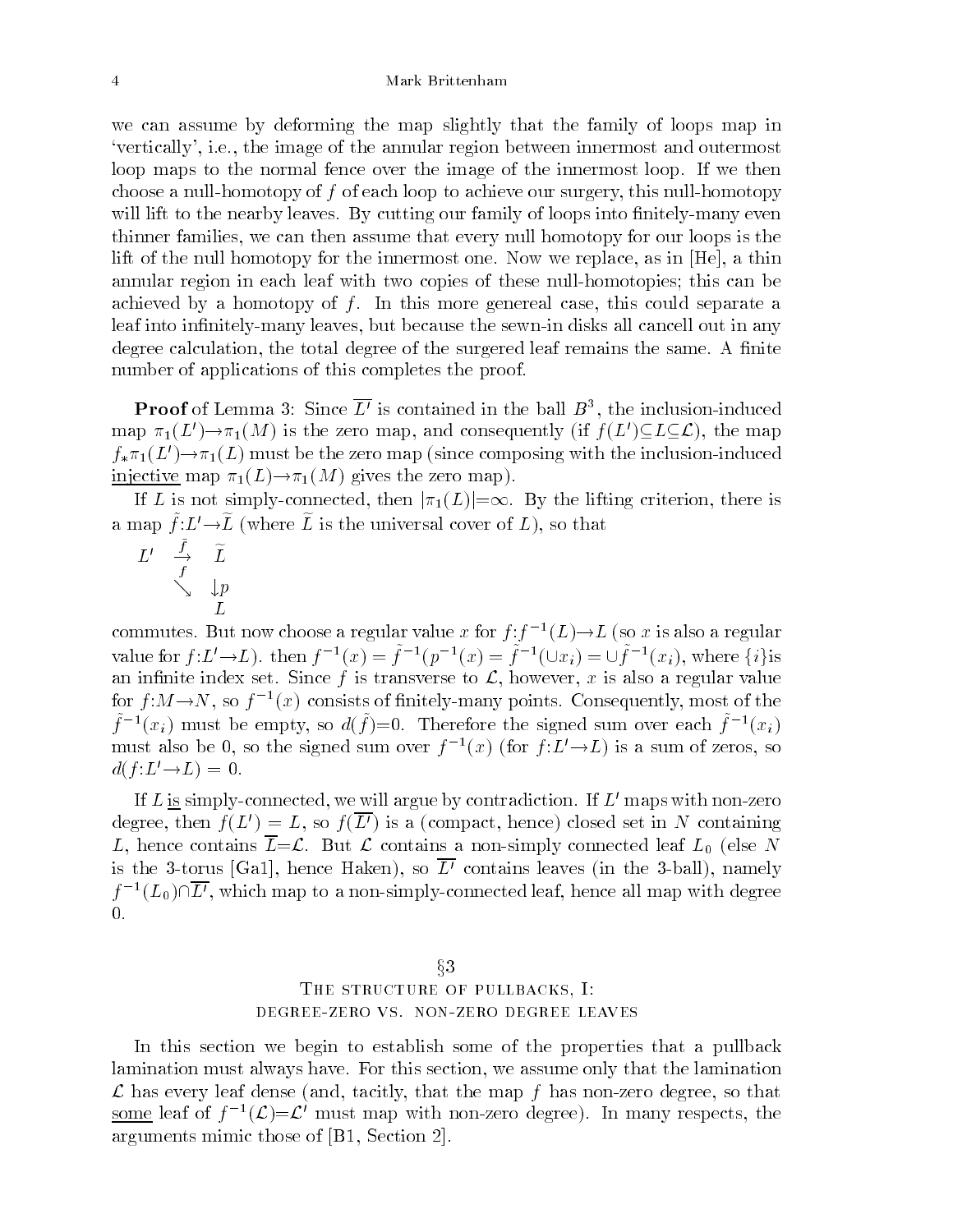**Proposition 4.** If  $\mathcal{L}_0 \subseteq f^{-1}(\mathcal{L})$  is a subtamination, and z is a requiar value of f in  $\mathcal{L}$ , with I a (short open) arc though z transverse to  $\mathcal{L}$ , then for every  $x \in I \cap \mathcal{L}$ , and every  $\epsilon > 0$ , there exists  $y \in I \cap L$  with  $d(x,y) < \epsilon$  and an open  $\mathcal{U} \subseteq I$  containing y such that (for  $f^{-1}(I) = I_1 \cup I_2 \cup \ldots \cup I_n$ ) for each  $j = 1, \ldots, n$ , setting  $f^{-1}(U) \cup I_j = U_j$ , either  $U_i \sqcup J_i$   $(L) \sqsubseteq L_0$  or  $U_i \sqcup L_0 = \emptyset$ .

**Proof:**  $f^{-1}(I) = I_1 \cup \cdots \cup I_n$ , each mapping homeomorphically to  $I$  under  $f$ . Now given  $x \in I$ , and  $\epsilon > 0$ , choose a  $y \in I$  with  $a(x, y) < \epsilon$  such that  $f^{-1}(y) \sqcup \mathcal{L}_0$  consists of the fewest number of points; call them  $\{y_1,\ldots,y_k\}$ . Note that, for  $i \geq k+1$ , since  $y_i \notin \mathcal{L}_0$ , and  $\mathcal{L}_0$  is closed, all of the points in  $I_i$  sufficiently close to  $y_i$  are not in  $\mathcal{L}_0$ ; for some open  $\mathcal{U}_i$  in  $I_i$  containing  $y_i$ ,  $\mathcal{U}_i\cap\mathcal{L}_0=\emptyset$  (sse Figure 3).

### Figure 3  $\sim$  5  $\,$   $\sim$  3  $\,$   $\sim$  3  $\,$   $\sim$  3  $\,$   $\sim$  3  $\,$   $\sim$  3  $\,$   $\sim$  3  $\,$   $\sim$  3  $\,$   $\sim$  3  $\,$   $\sim$  3  $\,$   $\sim$  3  $\,$   $\sim$  3  $\,$   $\sim$  3  $\,$   $\sim$  3  $\,$   $\sim$  3  $\,$   $\sim$  3  $\,$   $\sim$   $\sim$  3  $\,$   $\sim$   $\sim$   $\$

Claim: for  $i \leq i \leq k$ , all points of  $f^{-1}(L)$  sufficiently close to the  $y_i$  are in  $L_0$ .

For if not, then (passing to a subsequence and renumbering as necessary) there is a sequence of points  $z_1, z_2,...$  in  $I_i$ , converging to  $y_i$ , such that  $z_i \notin \mathcal{L}_0$  for every j. Renumber so that  $i=k$ . Then if we set  $x_i = f(z_i) \in I$ , then the  $x_i$  converge to y, and so for large enough j, the  $x_i$ 's are within  $\epsilon$  of x. But for large enough j,  $I^{-1}(x_i) \sqcup I_i$  is a point in  $\mathcal{U}_i$ , for  $k+1 \leq i \leq n$ , so is not in  $\mathcal{L}_0$ , while  $I^{-1}(x_i) \sqcup I_k = z_k$ , so is <u>also</u> not in  $\mathcal{L}_0$ . So f<sup>-</sup>(x<sub>j</sub>) contains fewer points of  $\mathcal{L}_0$  than f<sup>-(y)</sup> does, a contradiction.

Therefore, for  $1 \leq i \leq k$ , there is an open interval  $\mathcal{U}_i$  of  $I_i$  about  $y_i$  such that Therefore, for  $1 \leq i \leq k$ , there is an open<br> $\mathcal{U}_i \cap f^{-1}(\mathcal{L}) \subseteq \mathcal{L}_0$ . Now set  $\mathcal{U}=f(\mathcal{U}_1) \cap \cdots \cap \mathcal{U}_n$ .

Corollary 5. If L is a leaf of  $f^{-1}(L)$ , and  $L_0$  is a proper sublamination of L, then  $f(\mathcal{L}_0)$  is nowhere dense in  $\mathcal{L}$  (i.e.,  $\mathcal{L}\backslash f(\mathcal{L}_0)$  is open and dense in  $\mathcal{L}$ ). In particular, every leaf of  $\mathcal{L}_0$  maps to  $\mathcal L$  with degree zero.

**Proof:** By the proof of the proposition, for every regular value x of f in  $\mathcal{L}$ , and  $\epsilon > 0$ , there is a regular value y of f in  $\mathcal{L}$ , within  $\epsilon$  of x along a transverse arc I, and an open interval  $U$  in I about y such that  $U_i \sqcup j^{-1}(L) \subseteq L_0$  or  $U_i \sqcup L_0 = \emptyset$  but our hypothesis implies that for each j it must be that  $\mathcal{U}_j\cap\mathcal{L}_0=\emptyset$ ; for otherwise given any point  $z \in U_i \cup I_j^{-1}(\mathcal{L}) \subseteq \mathcal{L}_0$ ,  $L$ , which is not in  $\mathcal{L}_0$ , passes arbitrarily close to  $z$ , and hence intersects the open arc component  $\mathcal{U}_i$  that contains z, a contradiction. Therefore  $\mathcal{U}\cap f(\mathcal{L}_0)=\emptyset$ ; in particular,  $y \notin f(\mathcal{L}_0)$ . So  $A=\mathcal{L}\backslash f(\mathcal{L}_0)$  is an open subset (since  $f(\mathcal{L}_0)$  is the continuous image of a compact set) of  $\mathcal{L}$ , and any (regular) point of  $\mathcal L$  has a point of A arbitrarily close (in the transverse direction) to it (since x was arbitrary). So A is dense in  $\mathcal L$  (since regular values are dense in  $\mathcal L$ ). In particular, A contains a regular value x for f in  $\mathcal L$ . For any leaf  $L'_0$  of  $\mathcal L_0$ , mapping under f to the leaf  $L_0$  of  $\mathcal{L}$ , since  $L_0$  passes arbitrarily close to x (all leaves of  $\mathcal{L}$  are dense in  $\mathcal{L}$ ),  $L_0$  contains a nearby regular value y in A (since A is open). Then  $J^{-1}(y)\square_{0}$  $= \psi$ , so  $f^{-}(y)\sqcup L_0 = \psi$ , so  $L_0$  maps to  $L_0$  with degree zero.

**Corollary 6.** If  $L_0$ ,  $L'$  are leaves of  $\mathcal{L}'$  mapping with non-zero degree, and  $L_0 \subseteq \overline{L'}$ , then  $\overline{L_0'} = \overline{L'}$ .

Let H denote the leaves of L having no holonomy; by [EMT], this is a dense subset of  $\mathcal{L}$ . Let  $\mathcal{H}=\mathcal{I}^{-1}(\mathcal{H})$ ; this is a (saturated) subset of the set of leaves of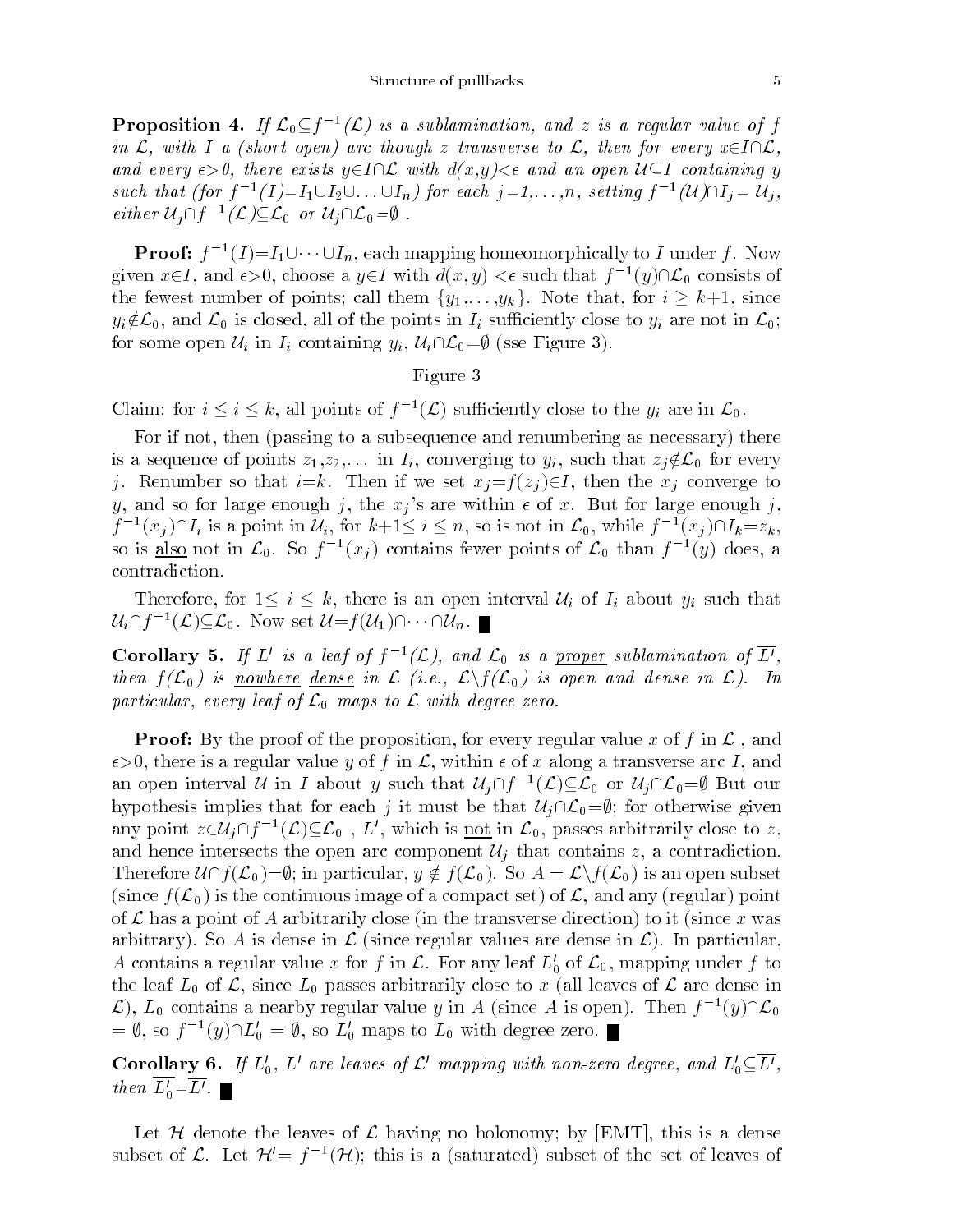$\tau^{-1}(\mathcal{L}) = \mathcal{L}$  having no holonomy, since a loop in  $\pi$  with non-trivial holonomy would be carried under f to one in  $\mathcal H$  with non-trivial holonomy, since transverse pictures are preserved under f.  $\mathcal{H}'$  is also dense in  $\mathcal{L}'$ , because transversely it looks the same as  $\mathcal{H}$  in  $\mathcal{L}$  (again, since transverse pictures are preserved under f).

**Proposition 7.** If  $L' \subseteq \mathcal{L}'$  maps to  $L \subseteq \mathcal{L}$  under f, with non-zero degree, then  $(f(L') = \mathcal{L}, \Box)$ so)  $\mathcal{H}_{L'}=\overline{L'}\cap\mathcal{H}'\neq\emptyset$ , every leaf of  $\mathcal{H}_{L'}$  maps to its corresponding leaf either with degree 0 or with the same (non-zero) degree  $d = d(\overline{L'})$ , and every leaf of  $\overline{L'}$  maps to its corresponding leaf with degree a non-negative multiple of d.

**Proof:** Pick a regular value x for f in a leaf of  $H$ , satisfying the conclusions of Proposition 4. That is, pick a regular value in a leaf of  $\mathcal L$  satisfying the conditions, and then (since  $\pi$  is dense in  $\mathcal{L}$ ) pick a nearby point in  $\pi$ . Let  $\tau^{-}(x)\|L^{\pi}$  $=\{x_1,\ldots,x_k\}\subseteq\mathcal{H}_{L'}$ . One of the leaves that these points lie in must map to its corresponding  $(\mathcal{H})$  leaf with non-zero degree; otherwise, following the argument of [B1, Lemma 5], we can join these points together by arcs in their leaves, as the vertices of a tree, such that for each component of the tree the sum of the signs of its vertices is zero (i.e., the degree of the leaf containing it). Then by lifting these trees to nearby leaves (see Figure 4), since the resulting endpoints are all in the inverse image under  $f$  of the same point (because we are lifting from a leaf with no holonomy), we see that the degree of every nearby leaf (including  $L'$ ) is a sum of 0's, hence 0, a contradiction. So some  $\mathcal{H}_{L'}$ -leaf  $L'_0$  has non-zero degree, so by Corollary 5,  $\overline{L'_0} = \overline{L'}$ . But now we can easily see, first, that every leaf of  $\mathcal{H}_{L'}$  the same degree; this is because each is dense in  $\overline{L}^{\prime}$  (by Corollary 6), and so they pass arbitrarily close to one another. The argument of [B1, Lemma 5], applied verbatim, then gives the result. The final statement then follows by taking all of the points of  ${x_1,\ldots,x_k}\subseteq\mathcal{H}_{L'}$  and stringing them together in their leaves (so the resulting trees each have vertex-sum either d or 0), and then lifting them to the leaves containing any other inverse image of a point close to x. The leaves have degree the sum of the degrees of the point inverses that lie in them, but since our trees lift to trees in these leaves (so any leaf containing one vertex contains them all), this sum is a sum of d's and 0's, hence is a non-negative multiple of d.

### Figure 4

**Proposition 8.** If L' maps with non-zero degree, then the set  $\mathcal{N}_{L'}$  of leaves in  $\overline{L'}$ which map with non-zero degree is open in  $\mathfrak{f}^{-1}(L) = L$ .

**Proof:** Let x be a regular value chosen as in Proposition 7, and let  $L_0'$  be a  $\mathcal{H}_{L'}$ leaf mapping with non-zero degree d. Let I be an arc, transverse to  $\mathcal{L}$ , passing through x, and  $I_1$  the arc in the inverse image of I passing through a point  $x_1$  of  $f^{-1}(x)$  in  $L_0$ . Assume that  $x=y$  has been chosen so that the number distinct leaves of  $\pi_{L'}$  meeting f-(y) is minimal among the points y lying in  $I\sqcup \pi$  (otherwise, move to a different point!).

Claim: All of the leaves of  $\pi_{L'}$  meeting  $f^{-}(x)$  map with non-zero degree.

Proof of claim: As before, join together the points of  $\bar{I}^{-1}(x)\|\bar{L}^r$  contained in the same leaves, as the vertices of a tree; this tree lifts to nearby leaves, and the vertices of the lifted trees all lie in the inverse image of a single point lying near  $x$ .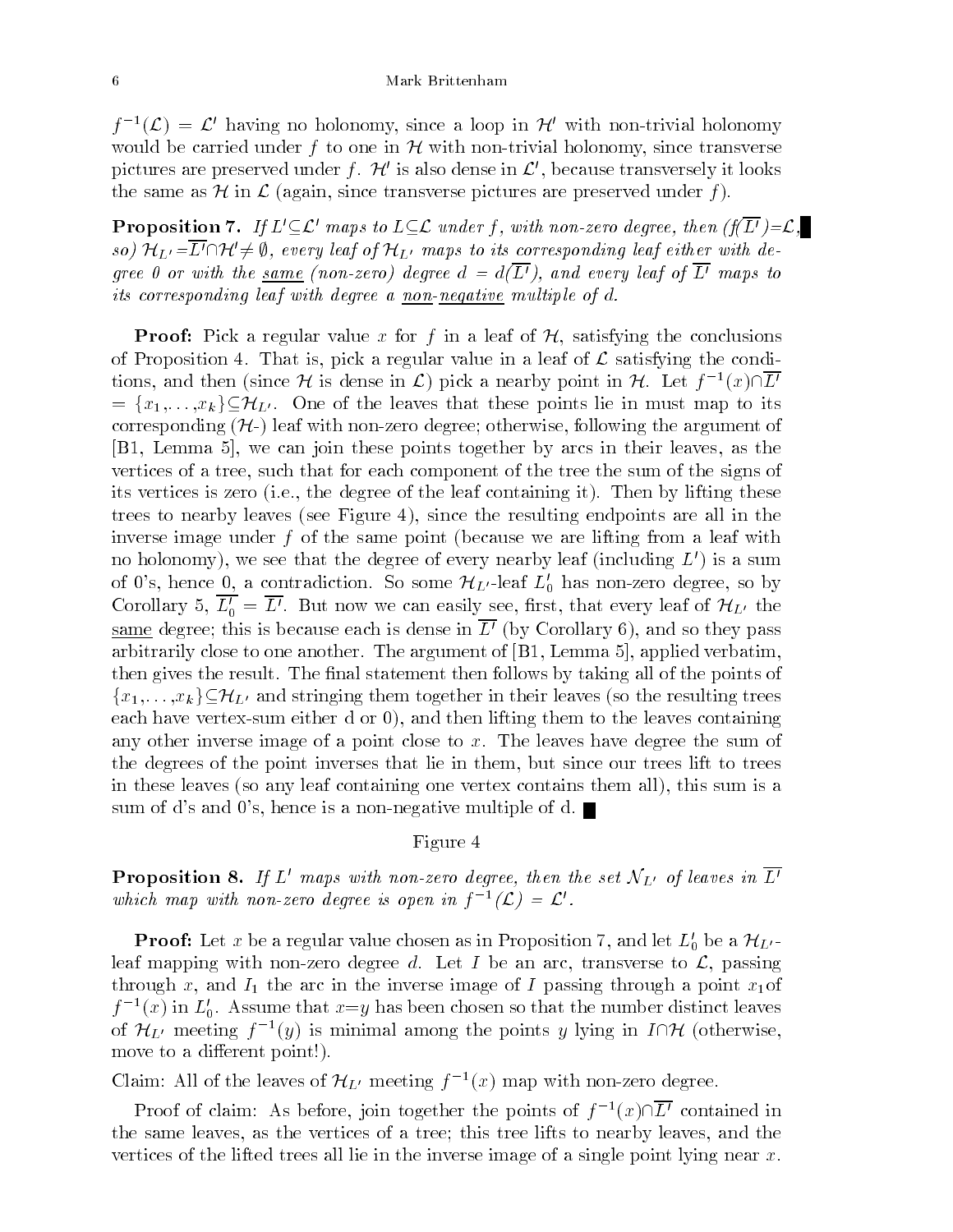If  $L_1$  is a  $\pi_{L'}$ -leaf meeting  $f^{-1}(x)$  and mapping with degree 0, then, since  $L_0=L'$ ,  $L_0'$  limits on  $L_1'$ . But then when we lift the trees to  $L_0'$  (which corresponds to a point z near x), the vertices of the component contained in  $L_1$ , since their degrees add up to  $0$ , do not contain all of the points of  $f^{-1}(z)\square_0$ . So more than one component of the lifted tree lives in the same leaf, so the number of leaves of  $\mathcal{H}_{L'}$  intersecting  $\tau$  =(z) is smaller, contradicting our choice of x.

This in turn allows us to conclude that every leaf sufficiently close to  $L_0'$  maps with non-zero degree. All of the leaves of  $L^{\prime}$  meeting  $\mathfrak{f}^{-\prime}(x)$  map to the leaf  $\mathfrak{f}$ containing x with the same degree  $d \neq 0$ . Building our by now familiar trees joining the points of  $\tau^{-1}(x)$  together, and lifting these trees to any nearby point-inverse, we see that the degrees of these nearby leaves (in  $\overline{L'})$  are positive multiples (each contains at least one such tree) of  $d$ , and hence are all non-zero. Since any non-zero degree leaf  $L_1'$  in  $\overline{L'}$  limits on  $L_0'$ ,  $L_1'$  is among these nearby leaves, so all of the leaves around it have non-zero degree (and are contained in  $\overline{L'}$ ). So the non-zero degree leaves of  $\overline{L}$  form an open set in  $\mathcal{L}'$ .

Corollary 9. If  $L'$  maps to  $L$  with non-zero degree, then  $\mathcal{Z}_{L'}$ , the set of leaves of  $\overline{L'}$  mapping to  $\mathcal L$  with degree 0, is a closed set, forming a proper sublamination of  $\overline{L'}$  (so  $f(\mathcal{Z}_{L'}) \subseteq \mathcal{L}$  is nowhere dense in  $\mathcal{L}$ ).

**Proof:** By Proposition 8,  $\mathcal{Z}_{L'} = \overline{L'} \backslash \mathcal{N}_{L'}$  is a (relatively) closed set in  $\overline{L'}$ , hence is closed. So it is a sublamination of  $\overline{L'}$ . Because  $L'\notin \mathcal{Z}_{L'}$ ,  $\mathcal{Z}_{L'}$  is a proper sublamination of  $\overline{L'}$ .

Corollary 10. A leaf  $L_0'$  of  $\mathcal{L}'$  mapping with degree zero cannot limit on a leaf  $L'$ mapping with non-zero degree (i.e.,  $\overline{L'_0}$  consists of degree-zero leaves).

**Proof:** Suppose it could;  $L' \subseteq \overline{L'_0}$ . We cannot have  $L'_0 \subseteq \overline{L'}$ , since then  $L'_0 \subseteq \mathcal{Z}_{L'}$ , which is, by Corollary 9, a (closed) sublamination consisting of degree-zero leaves, yet  $L'\subseteq L_0'\subseteq \mathcal{Z}_{L'}$ , a contradiction. Consequently,  $\overline{L'}$  is a <u>proper</u> sublamination of  $L'_0$ . But then Corollary 5 implies that every leaf of  $\overline{L}^{\prime}$  (e.g, L<sup>t</sup>) maps with degree zero, a contradiction.

**Corollary 11.** The set Z of leaves of L' which map under f with degree zero is a closed set, hence forms a sublamination of  $\mathcal{L}'$ .

If  $L'$  is a leaf mapping with non-zero degree (to the leaf  $L$ ), then we know that  $f(\overline{L'})=\mathcal{L}$ . But even more, since  $\mathcal{N}_{L'}$  is open in  $\mathcal{L'}$ , if we pick a regular value x for f in L, some inverse image of x is in  $L'$ , and since a small transverse arc I through x intersects every leaf of  $\mathcal{L}$  (since every leaf is dense), and the component of the inverse image of I meeting L' intersects only leaves of  $\mathcal{N}_{L'}$ , this means that every leaf of L is the image of some (non-zero degree) leaf of  $\mathcal{N}_{L'}$ ; i.e.,  $f(\mathcal{N}_{L'})=\mathcal{L}$ .

**Corollary 12.** For any two non-zero degree leaves  $L_1$ ,  $L_2$ , either  $\mathcal{N}_{L_1} = \mathcal{N}_{L_2}$  or  $\mathcal{N}_{L'_1}\cap \mathcal{N}_{L'_2}=\emptyset$ .

**Proof:** Suppose  $\mathcal{N}_{L_1'} \cap \mathcal{N}_{L_2'} \neq \emptyset$ , so there is a leaf L' contained in both (hence mapping with non-zero degree). Since  $L \subseteq N_{L_i'} \subseteq L_i$  for  $i=1,2, N_{L'} \subseteq L' \subseteq L_i$ , so  $N_{L'} \subseteq N_{L_i'}$ for  $i=1,2$ . If either of these containments is <u>proper</u> (say, for  $i=1$ ), then there is a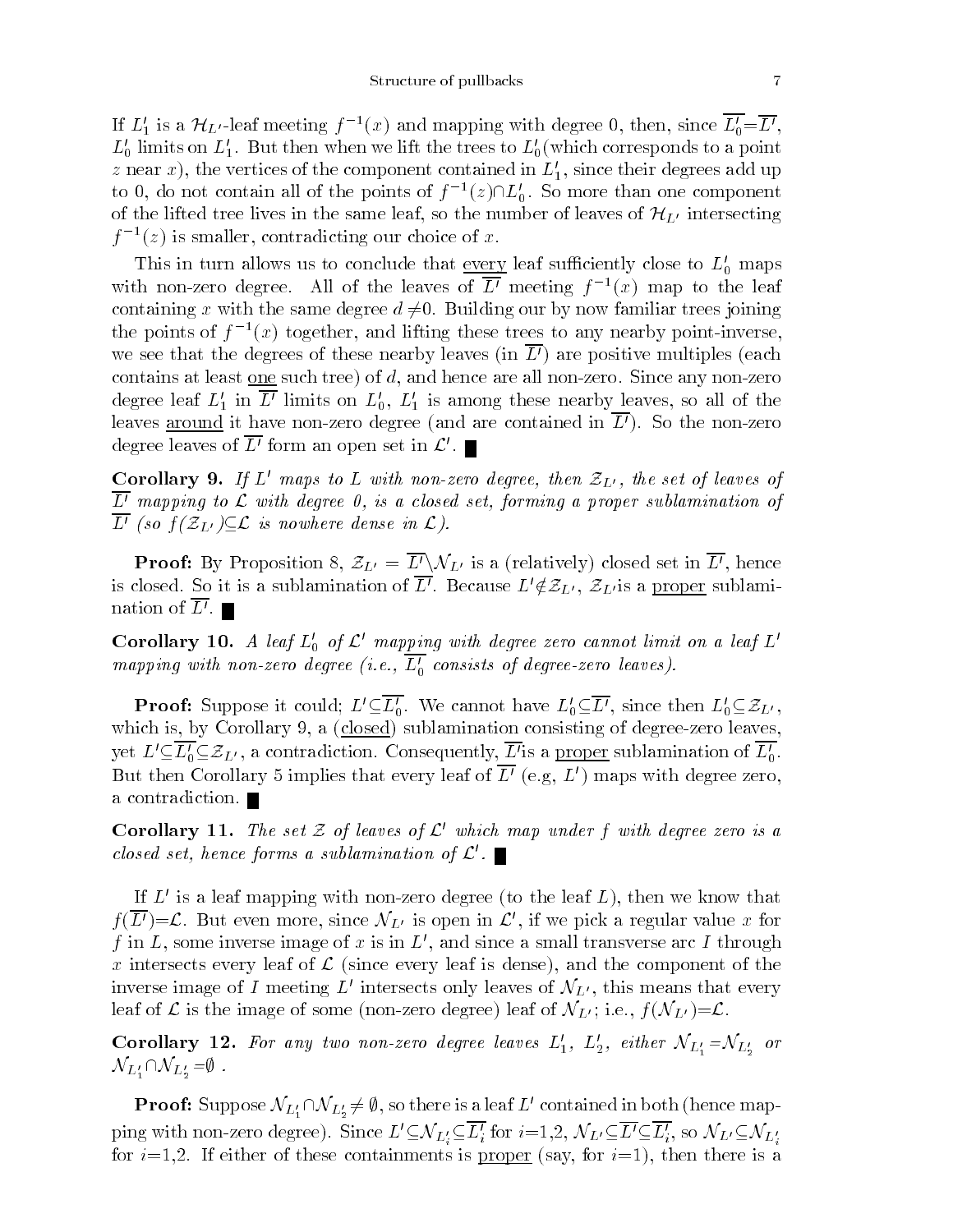(non-zero degree) leaf of  $\mathcal{N}_{L_1'}$  not contained in  $\mathcal{N}_{L'}$ , hence not contained in  $\overline{L'}$ . So  $\overline{L'}$  is a proper sublamination of  $\overline{L'_1}$ , so, by Corollary 5, all of its leaves (including  $L$  ) maps with degree 0, a contradiction. Consequently,  $\mathcal{N}_{L'_1} = \mathcal{N}_{L'} = \mathcal{N}_{L'_2}$  .

Corollary 13. The set N of leaves of  $\mathcal{L}'$  mapping with non-zero degree can be written as a atsjoint union of finitely-many of the sets  ${\cal N}_{L'_1},\ldots,{\cal N}_{L'_k}.$ 

**Proof:** For each leaf L' mapping with non-zero degree,  $f(\mathcal{N}_{L'})=\mathcal{L}$ . If we pick a regular value x for f in a leaf L of L,  $\bar{I}^{-1}(x)$  consists of finitely-many points, and since every set  $\mathcal{N}_{L'}$  has a leaf mapping (with non-zero degree) onto L, each set  $\mathcal{N}_{L'}$ contains at least one of the points of  $f^{-1}(x)$ . Consequently (since any two of the sets  $\mathcal{N}_{L'}$  are either disjoint or identical) there are only finitely-many distinct sets of the form  $\mathcal{N}_{L'}$ . Since any leaf  $L'\subseteq\mathcal{N}$  is contained in one of these sets (the set  $\mathcal{N}_{L'}$ , in fact!), the result follows.

# $\S4$ THE STRUCTURE OF PULLBACKS, II: tightly-wrappedness

Now we add the hypothesis that our domain manifold,  $M$ , is irreducible and non-Haken. This allows us to mimic the arguments of [B2].

**Proposition 14.** If  $L_1'$  and  $L_2'$  are leaves of  $\mathcal{L}'$  mapping with non-zero degree, then  $\overline{L'_1} \cap \overline{L'_2} \neq \emptyset$ .

**Proof:** If  $\overline{L'_1} \cap \overline{L'_2} = \emptyset$ , then the two laminations have disjoint (fibered) neighborhoods, so they can be separated by a finite collection  $F$  of disjoint compact surfaces (e.g., the boundaries of one of the fibered neighborhoods);  $\overline{L'_1}$  and  $\overline{L'_2}$  are contained in distinct components of  $M\backslash F$ . Because M is non-Haken, F cannot be incompressible, and, in fact, there must be a sequence of compressions of  $F$  (through surfaces  $F = F_0, F_1, \ldots, F_n$  so that  $F_n$  is a collection of disjoint 2-spheres;  $F_n =$  $S_1 \cup \cdots \cup S_k$ . Because M is irreducible, each  $S_i$  bounds a 3-ball  $B_i$ .

**Lemma 15.** At most one component of  $M\backslash F_n$  is not contained in one of the 3-balls  $B_i$ .

**Proof:** This is a consequence of the fact that every surface in an irreducible, non-Haken 3-manifold M separates M. Every one of our 2-shperes  $S_i$  bounds a 3ball  $B_i$  on only one side (otherwise  $M = S<sup>3</sup>$ , which can't map, with non-zero degree, to a manifold having infinite fundamental group). This allows us to define a partial ordering on the  $S_i$ ;  $S_i < S_j$  if  $B_i \subseteq B_j$ . If we take the maximal elements under this ordering, then they form a collection  $F'$  of spheres bounding disjoint 3-balls. They also split M into one more component than the number of spheres, so exactly one component,  $M_0$ , isn't a 3-ball.  $M_0$  is a component of  $M\backslash F_n$ , because any 2-sphere of  $F_n$ , in  $M_0$ , would not be maximal, so would be contained in one of the 3-ball components of  $M\backslash F'$ , and hence would <u>not</u> be in  $M_0$ . So every component of  $M\backslash F_n$ , except  $M_0$ , is contained in one of the maximal 3-balls.

The two sublaminations  $\overline{L_1'}$  and  $\overline{L_2'}$  will meet our compressing disks; otherwise, by the lemma, one or the other is contained in a ball, so all of its leaves map with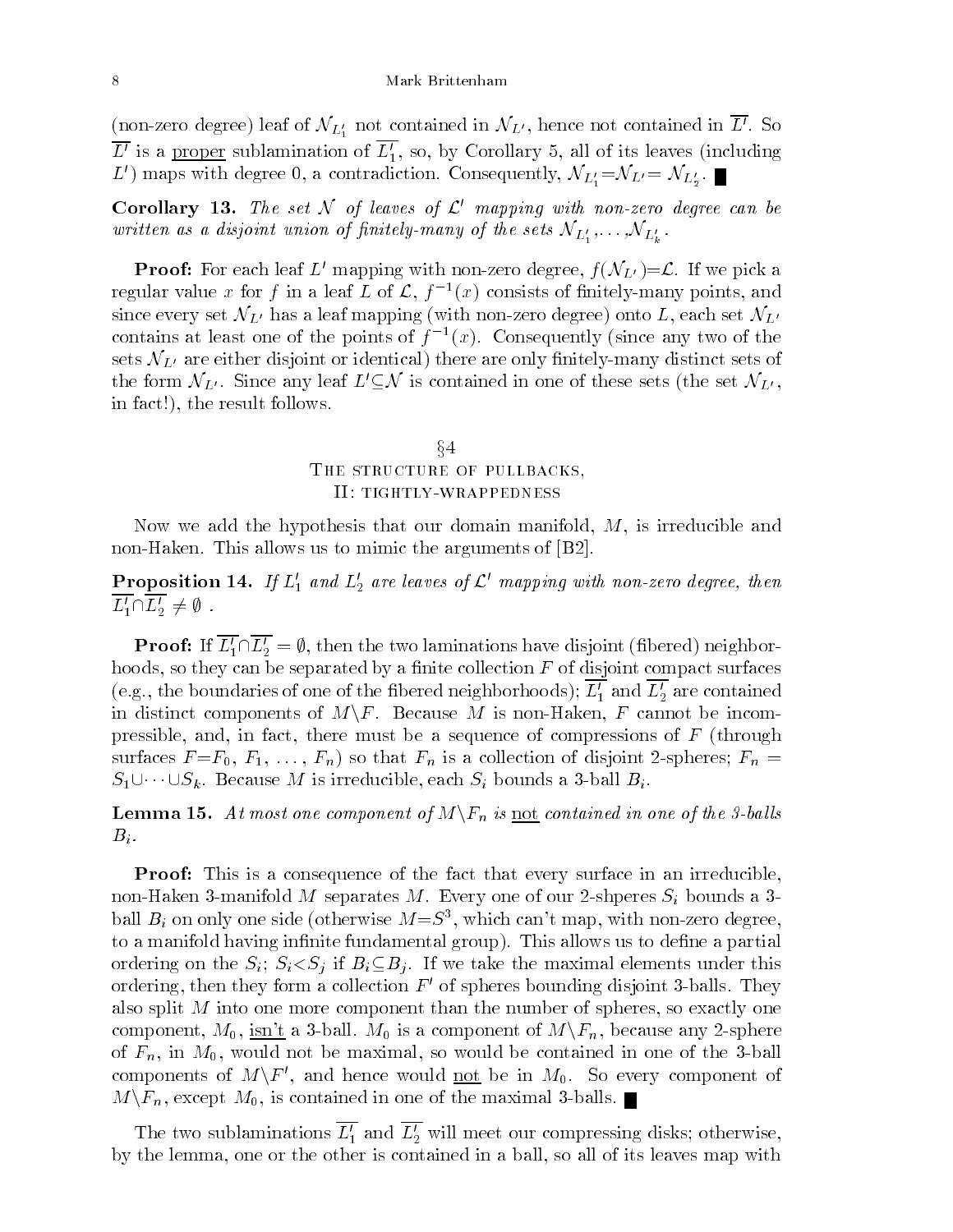degree zero, a contradiction. But we can make  $\mathcal{L}'$  transverse to these disks;  $\mathcal{L}'$  then meets the disks in a collection of circles and arcs. More importantly,  $\overline{L'_1}$  and  $\overline{L'_2}$ meet the disks in a collection of circles only, because an arc of interscetion would require one of them to intersect our surface  $r$ . If we <u>first</u> surger the  $L_i$  along these circles, we can then surger  $F$  without intersecting the (surgered)  $L_{\odot}$ . So after in the contract of the contract of the contract of the contract of the contract of the contract of the contract of the contract of the contract of the contract of the contract of the contract of the contract of the contrac surgery (whose effect we will denote by  $s($ )),  $s(\overline{L'_1})$  and  $s(\overline{L'_2})$  are disjoint from the 2-spheres, so, again, one of them  $(s(\overline{L_1'})$ , say) is contained in a ball. So Lemma 2 implies that every leaf of  $s(\overline{L_1'})$  maps with degree zero. But because  $L_1'$  maps with non-zero degree, Lemma 3 and induction on the number of surgeries involved in s implies that some leaf of  $s(L_1)$  maps with non-zero degree, a contradiction. So  $\overline{L_1'} \cap \overline{L_2'} \neq \emptyset. \blacksquare$ 

**Proposition 16.** If  $L'_1$ , ...,  $L'_n$  are leaves of  $\mathcal{L}'$  mapping with non-zero degree, then  $L'_1 \cap \cdots \cap L'_n \neq \emptyset$ .

**Proof:** This follows by induction on n.  $n=2$  is Proposition 15. If n is the smallest number where we have leaves with  $\overline{L'_1}\cap \cdots \cap \overline{L'_n} = \emptyset$ , then  $\overline{L'_1}\cap \cdots \cap \overline{L'_{n-1}}$  $=\mathcal{L}_0' \neq \emptyset$ , and  $\mathcal{L}_0' \cap \overline{\mathcal{L}_n'} = \emptyset$ . But now if we apply the argument of Proposition 15, there is a sequence of surgeries s such that one of  $s(\mathcal{L}'_0)$  and  $s(\overline{\mathcal{L}'_n})$  is contained in a ball.  $s(L_n)$  can't be (it contains a leaf mapping with non-zero degree), so  $s(\mathcal{L}_0)$  is contained in a 3-ball. A further sequence of surgeries can therefore reduce it to a collection of 2-spheres; so we can assume that  $s(\mathcal{L}'_0)$  is a collection of 2-spheres. By Reeb stability, these spheres have neighborhoods meeting only other sphere leaves, so no non-zero degree leaf can limit on any leaf of  $s(\mathcal{L}_0')$ . But by Lemma 2, there so no non-zero degree leaf can film on any leaf of  $s(\mathcal{L}_0)$ . But by Lemma 2, there<br>is a non-zero degree leaf  $L''_i$  in every  $s(L'_i)$ , and  $\overline{L''_1} \cap \cdots \cap \overline{L''_{n-1}} \subseteq s(\overline{L'_1}) \cap \cdots \cap s(\overline{L'_{n-1}})$  $s(\overline{L'_1}\cap\cdots\cap\overline{L'_{n-1}}) = s(\overline{L'_0})$ , so  $\overline{L''_1}\cap\cdots\cap\overline{L''_{n-1}} = \emptyset$ , since none of these leaves can actually limit on any leaf of  $s(\mathcal{L}_{0}^{r})$ . This is not actually a contradiction; we've reduced the number of leaves it takes to end up with the empty set, but we've done it for a different pullback lamination,  $s(\mathcal{L}')$ . However, we can then continue this same process, lumping together the first  $n-2$  leaves. Eventually we will find a pullback lamination having two non-zero degree leaves with disjoint closures. But this would contradict Proposition 15.

**Proposition 17.** No sublamination of  $Z$  is essential.

**Proof:** Suppose  $\mathcal{L}'_0 \subseteq \mathcal{Z}$  is an essential sublamination. Either  $\mathcal{L}'_0 \cap \overline{\mathcal{N}} = \emptyset$  or not. If  $\mathcal{L}_0' \cap \overline{\mathcal{N}} = \emptyset$ , surround  $\mathcal{L}_0'$  by surfaces missing  $\overline{\mathcal{N}}$  and surger them to spheres, bounding ball.  $s(\mathcal{L}'_0)$  must end up contained in the balls, because  $s(\mathcal{N})$  contains leaves mapping with non-zero degree. But if  $\mathcal{L}'_0$  is essential, then  $s(\mathcal{L}'_0)$  is isotopic (modulo sphere leaves) to  $\mathcal{L}'_0$ , a contradiction; an essential lamination cannot be contained in a 3-ball.

But if  $\mathcal{L}'_0\cap \overline{\mathcal{N}}\neq \emptyset$ , then  $\mathcal{L}'_0\cap \overline{L'}=\mathcal{L}'_1\neq \emptyset$  for some leaf  $L'\subseteq \mathcal{N}$ . But then (since  $\mathcal{L}'_1$ is a <u>proper</u> sublamination of  $\overline{L'}$  if  $(\mathcal{L}'_1) \neq \mathcal{L}$ , By Corollary 5. Since  $\mathcal{L}'_1$  is essential, every leaf  $\pi_1$ -injects into M, so every leaf  $\pi_1$ -injects to its corresponding leaf under f. Since every leaf maps with degree zero, [B3] says that every leaf of  $\mathcal{L}_1'$  is a plane or annulus. If every leaf of  $\mathcal{L}'_1$  is a plane, [Ga1] implies that M is a 3-torus, hence Haken, a contradiction. So some leaf  $L_1'$  of  $\mathcal{L}_1'$  is an annulus, so [B3]  $L_1'$  must map under f onto a representative of an end  $\epsilon$  of the corresponding leaf  $L_1$  of  $\mathcal{L}$ . So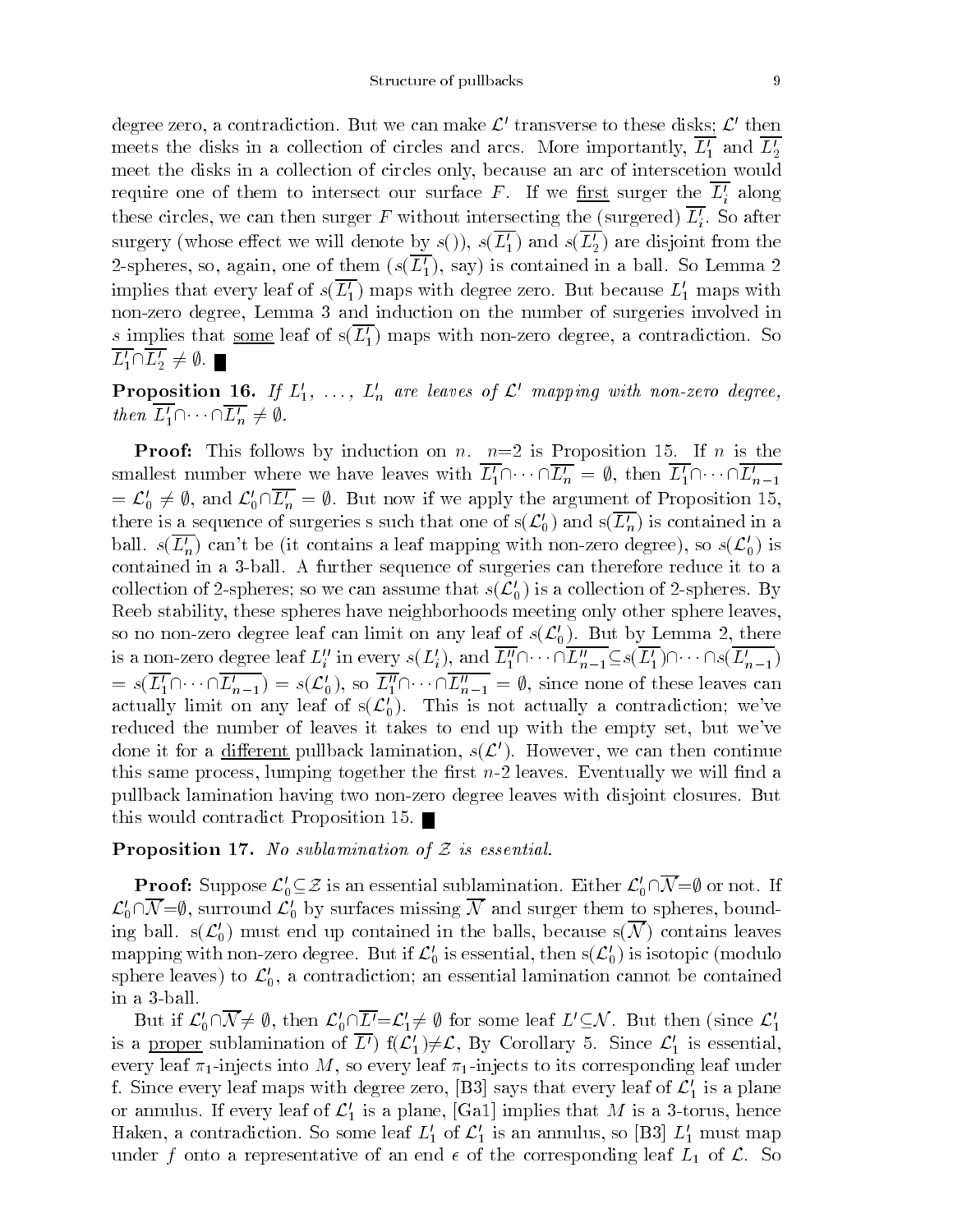$f(\mathcal{L}_1') \supseteq f(\overline{L_1'}) \supseteq \lim_{\epsilon}(L_1)$ , where  $\lim_{\epsilon}(L_1)$  is the limit set of the end  $\epsilon$  of  $L_1$ , which is a non-empty sublamination of  $\mathcal{L}$ , hence equals  $\mathcal{L}$ . So  $f(\mathcal{L}'_1)=\mathcal{L}$ , a contradiction.

### $§5$

### Concluding remarks

It still remains to show that every leaf of  $\mathcal{L}'$  maps with degree either 0 or 1. Thus far this has eluded us, but it seems that it should follow from the analysis we have presented here and the additional fact that our map f actually has degree 1. This means that if there are two inverse image leaves of a leaf  $L$ , each mapping with non-zero degree, then there are two such leaves with degrees of opposite sign. This in turn means that, `morally', one maps orientation-preservingly, and the other orientation-reversingly. Yet they have, by Proposition 15, intersecting closures. This <u>seems</u> impossible.

**Conjecture.** If  $f : M \to N$  is a map of positive degree between non-Haken 3-manifolds, and  $\mathcal L$  is an essential lamination in N, with pullback  $\mathcal L'$ , then no leaf of  $\mathcal L'$  maps to its corresponding leaf with negative degree.

Of course, this has `seemed' impossible (to me) for quite some time, without being provably impossible!

# $§6$ THE (HYPOTHETICAL) END

# This last part is an attempt to give a very rough idea of where all these ideas might be leading. As such, we cannot make it particularly rigorous.

This conjecture would of course be wasted without some idea of how to use it to deform homotopy equivalences to homeomorphisms. There are (at least) two approaches:

(1) With the better understanding of the structure of pullbacks achieved, try to show that you can surger the pullback to make it essential, or

(2) cheat.

The 'cheat' we have in mind is to try to mimic the argument of [Br1]. That is, we pick an essential loop  $\gamma$  in a leaf L of L, and look at  $\tau^{-1}(\gamma) \subseteq \tau^{-1}(L) = L$ . The idea is that  $f^{-1}(\gamma)$  is a finite collection of loops  $\gamma_1,\ldots,\gamma_n.$  If  $L$  is the (conjectured) degree-one leaf mapping to L, containing the loops  $\gamma_1,\ldots,\gamma_k$ , say, then the sum of their degrees (thought of as mapping to  $\gamma$ ) is one, and for all of the other leaves mapping to L, the sum of degrees of loops in each leaf is zero. This means that we ought to be able to splice together the inverse images in each leaf, and then make the resulting degree-zero loops go away; they would, after all, map null-homotopically into the <u>loop</u>  $\gamma$ . This would make the inverse image of the loop  $\gamma$  a single loop  $\gamma'$ , so f induces a map f: $M\setminus \gamma' \rightarrow N\setminus \gamma$ . This is precisely the setting of [Br1].

So we should try to show the same thing that was shown in [Br1]; namely that this map is injective on the level of  $\pi_1$ . This would then allow us to deform the homotopy equivalence f to a homeomorphism, as in [Br1].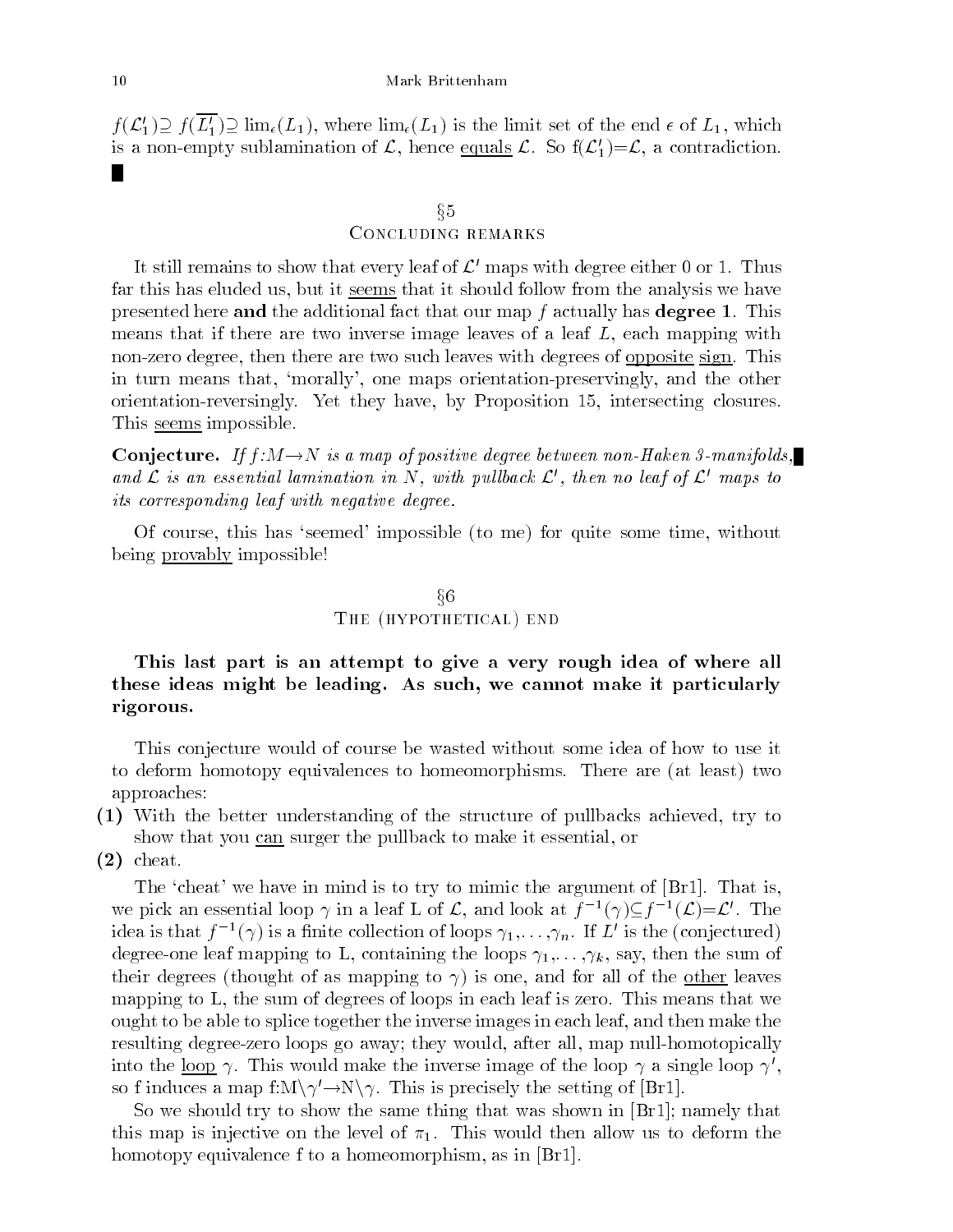It won't be, in general, of course. But we can make some more conjectures:

**Conjecture.** If L is the (hypothetical) unique leaf of  $\bar{f}$  (L) mapping to L with aegree one, then  $I^{-1}(\gamma)$  IL consists of a loop mapping with aegree one, together with loops mapping with degree zero. If  $L_0'$  is a leaf mapping to L with degree zero, then every loop of  $f^{-1}(\gamma)$   $\mathsf{L}_0$  maps to  $\gamma$  with degree zero.

The first part of this is false; 'folding' across  $\gamma$  can create parallel loops mapping with degree 1 and  $-1$ . But if we change 'a loop mapping with degree one' to ' parallel loops mapping with degree  $\pm 1'$ , then this conjecture is perhaps not altogether farfetched.

Then we could 'clean up' everything, by splicing together loops, leaving a single degree-one loop  $\gamma'$  in L' without altering the complement of this remaining loop (I think - this `cleaning up' nonsense is kind of complicated). Then the question really becomes whether or not  $\gamma'$  can cross infinitely many (really, really (whatever that means)) distinct surgery disks. This problem (assuming we could get this far) at least seems easier than (1).

Much of the argument of [Br1], to establish the  $\pi_1$ -injectivity of this restricted map, actually goes through, except where the assertions that  $\pi_1(L') \rightarrow \pi_1(L)$  and  $\pi_1(L' \setminus \gamma') \to \pi_1(L \setminus \gamma)$  are  $\pi_1$ -injective are invoked. The first could probably be sidestepped by surgery, but the second one sounds a bit tougher. But it also doesn't seem like the second assertion should be quite as essential (pardon the pun) to the whole argument, since it is not really saying much (assuming the first can be sidestepped) about the complement of  $\gamma'$  in M (if you think of  $\gamma'$  as already being as `simple' as possible).

This whole idea might make some people nervous - there are homotopy equivalences between 3-spheres, for example, which have a knot as the inverse image of the unknot, so the restricted map certainly cannot be  $\pi_1$ -injective. Nor does it seem easy to figure out how to deform the map, in those situations, so that it would be  $\pi_1$ -injective. But since we are looking at loops in a pullback lamination, we are dealing with (two levels of) pullbacks of codimension-one objects, which tend to be far more tractible. There is also a growing body of work showing that one can establish the sort of result we are after here, by finding the 'right' loop in a 3-manifold. This is the approach both of Casson and Jungreis' proof of the Seifert bered space conjecture [C-J], and Gabai's recent work on deforming homotopy equivalences for hyperbolic 3-manifolds [Ga2].

## BIBLIOGRAPHY

- [B1] M. Brittenham, Essential laminations and deformations of homotopy equivalences: from essential pullback to homeomorphism, to appear in Topology and its Applications.
- [B2] , Essential laminations in non-Haken 3-manifolds, Topology and its Applications.
- [B3]  $\qquad \qquad$ ,  $\pi_1$ -injective maps of open surfaces, preprint.
- [C-J] A. Casson and D. Jungreis, Convergence groups and Seifert-fibered 3-manifolds, preprint.
- [Co] L. Conlon, Foliations of codimension one, lectures notes from Washington University, 1990.
- [EMT] D.B.A. Epstein, K. Millett, and ?. Tischler, Leaves without holonomy.
- [Ga1] D. Gabai, Foliations and 3-manifolds, Proc ICM Kyoto-1990 (1991), 609-619.
- [Ga2] On the geometric and topological rigidity of hyperbolic 3-manifolds, preprint.
- [G-O] D. Gabai and U. Oertel, Essntial laminations in 3-manifolds, Annals of Math..